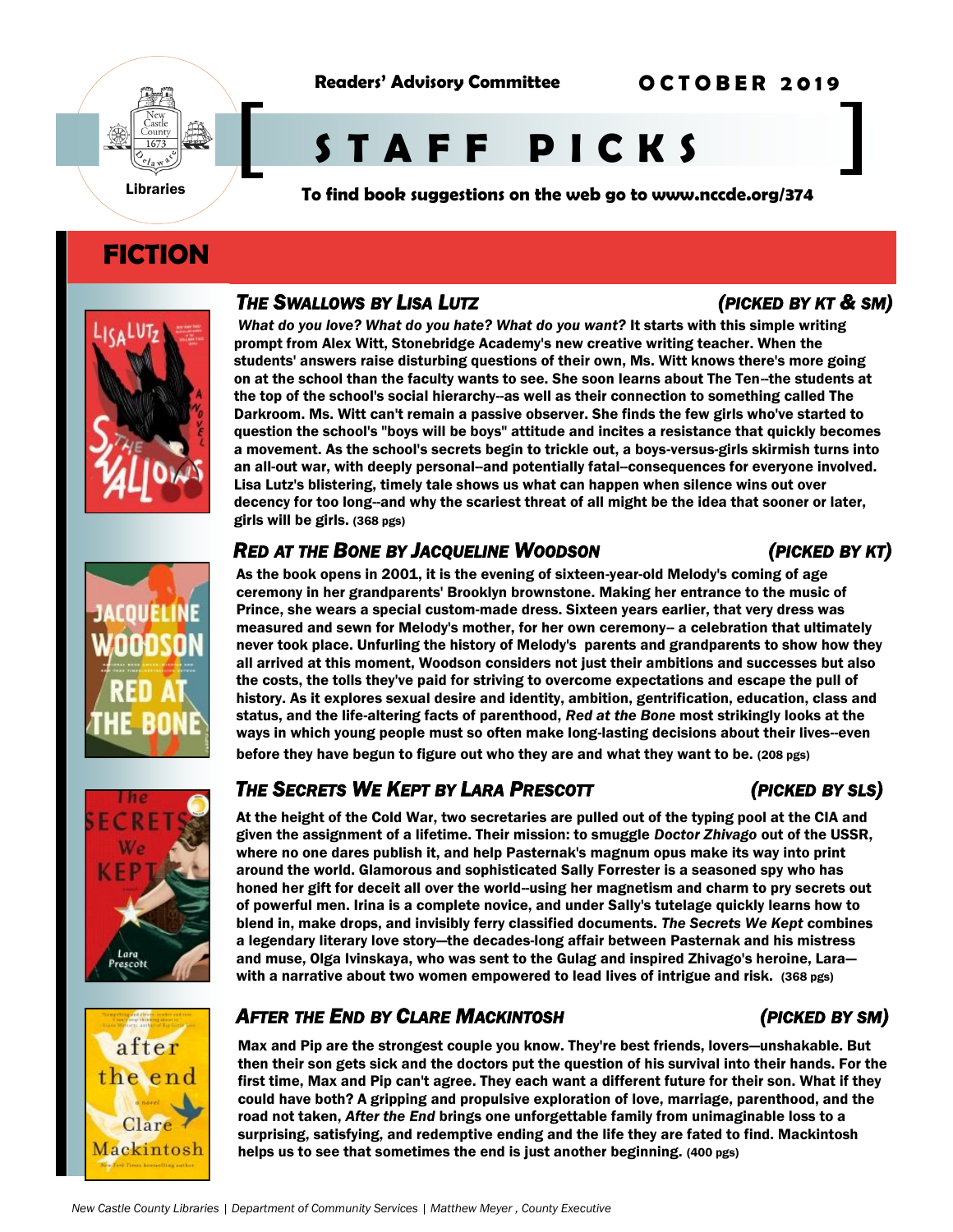## STAFF PICKS FICTION

### *THE LAGER QUEEN OF MINNESOTA BY J. RYAN STRADAL (PICKED BY*

Two sisters, one farm. A family is split when their father leaves their shared inheritance entirely to Helen, his younger daughter. Despite baking award-winning pies at the local nursing home, her older sister, Edith, struggles to make what most people would call a living. So she can't help wondering what her life would have been like with even a portion of the farm money her sister kept for herself. With the proceeds from the farm, Helen builds one of the most successful light breweries in the country, and makes their company motto ubiquitous: "Drink lots. It's Blotz." Where Edith has a heart as big as Minnesota, Helen's is as rigid as a steel keg. Meanwhile, Edith's granddaughter, Diana, grows up knowing that the real world requires a tougher constitution than her grandmother possesses. She earns a shot at learning the IPA business from the ground up--will that change their fortunes forever, and perhaps reunite her splintered family? (384 pgs)

### *VIGILANCE BY ROBERT JACKSON BENNETT (PICKED BY KT)*

The United States. 2030. John McDean executive produces "Vigilance", a reality game show designed to make sure American citizens stay alert to foreign and domestic threats. Shooters are introduced into a "game environment," and the survivors get a cash prize. The TV audience is not the only one who's watching though, and McDean soon finds out what it's like to be on the other side of the camera. (192 pgs)

### *THE FLATSHARE BY BETH O'LEARY (PICKED BY BS)*

Tiffy and Leon share an apartment. Tiffy and Leon have never met. After a bad breakup, Tiffy Moore needs a place to live. Fast. And cheap. But the apartments in her budget have her wondering if astonishingly colored mold on the walls counts as art. Desperation makes her open-minded, so she answers an ad for a flatshare. Leon, a night-shift worker, will take the apartment during the day, and Tiffy can have it nights and weekends. He'll only ever be there when she's at the office. In fact, they'll never even have to meet. Tiffy and Leon start writing each other notes - first about what day is garbage day, and politely establishing what leftovers are up for grabs, and the evergreen question of whether the toilet seat should stay up or down. Even though they are opposites, they soon become friends. And then maybe more. But falling in love with your roommate is probably a terrible idea...especially if you've never met. (400 pgs)

# *TEN THOUSAND DOORS OF JANUARY BY ALIX HARROW (PICKED BY SLH)*

In a sprawling mansion filled with peculiar treasures, January Scaller is a curiosity herself. As the ward of the wealthy Mr. Locke, she feels little different from the artifacts that decorate the halls: carefully maintained, largely ignored, and utterly out of place. Then she finds a strange book. A book that carries the scent of other worlds, and tells a tale of secret doors, of love, adventure and danger. Each page turn reveals impossible truths about the world and January discovers a story increasingly entwined with her own. (384 pgs)

### *THE CHESTNUT MAN BY SØREN SVEISTRUP (PICKED BY SLS)*

If you find one, he's already found you. A psychopath is terrorizing Copenhagen. His calling card is a "chestnut man"—a handmade doll made of matchsticks and two chestnuts which he leaves at each bloody crime scene. Examining the dolls, forensics makes a shocking discovery—a fingerprint belonging to a young girl, a government minister's daughter who had been kidnapped and murdered a year ago. A tragic coincidence—or something more twisted? To save innocent lives, a pair of detectives must put aside their differences to piece together the Chestnut Man's gruesome clues. Because it's clear that the madman is on a mission that is far from over. And no one is safe. (528 pgs)

THE **SØREN SVEISTRU** 











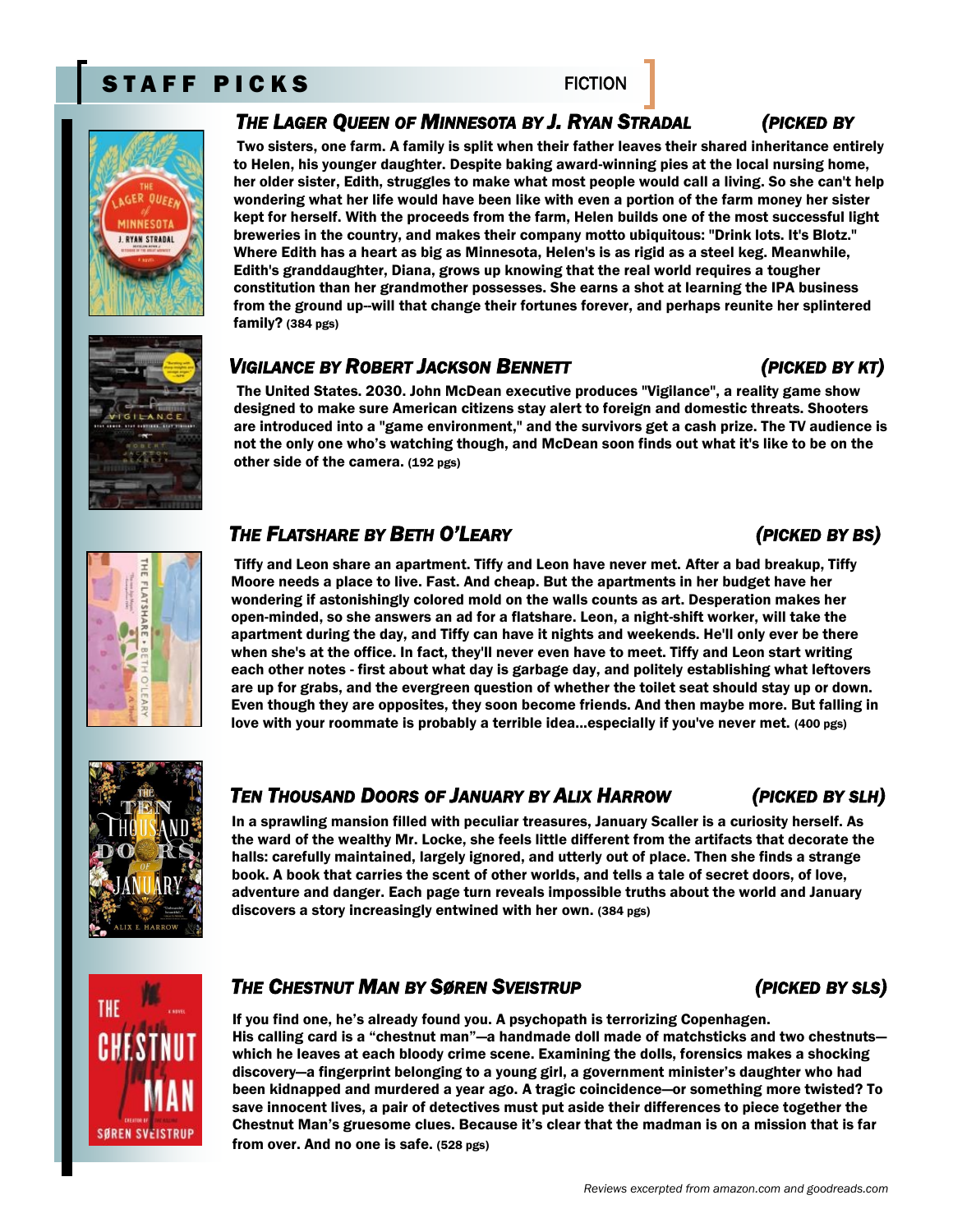# **S T A F F P I C K S**

**O C T O B E R 2 0 1 9**

## **NON-FICTION**

### *TALKING TO STRANGERS BY MALCOLM GLADWELL (PICKED BY SM)*

In July 2015, a young black woman named Sandra Bland was pulled over for a minor traffic violation in rural Texas. Minutes later she was arrested and jailed. Three days later, she committed suicide in her cell. What went wrong? *Talking to Strangers* is all about what happens when we encounter people we don't know, why it often goes awry, and what it says about us. How do we make sense of the unfamiliar? Why are we so bad at judging someone, reading a face, or detecting a lie? Why do we so often fail to 'get' other people? Through a series of puzzles, encounters and misunderstandings, Gladwell takes us on a journey through the unexpected. You will read about the spy who spent years undetected at the highest levels of the Pentagon, the man who saw through the fraudster Bernie Madoff, the suicide of the poet Sylvia Plath and the false conviction of Amanda Knox. You will discover that strangers are never simple. (400 pgs)

### WHAT WE TALK ABOUT WHEN WE TALK ABOUT BOOKS BY LEAH PRICE PICKED BY (SH&SLS)

Do you worry that you've lost patience for anything longer than a tweet? If so, you're not alone. Digital-age pundits warn that as our appetite for books dwindles, so too do the virtues in which printed, bound objects once trained us: the willpower to focus on a sustained argument, the curiosity to look beyond the day's news, the willingness to be alone. The shelves of the world's great libraries, though, tell a more complicated story. Examining the wear and tear on the books that they contain, English professor Leah Price finds scant evidence that a golden age of reading ever existed. From the dawn of mass literacy to the invention of the paperback, most readers already skimmed and multitasked. Print-era doctors even forbade the very same silent absorption now recommended as a cure for electronic addictions. The evidence that books are dying proves even scarcer. In encounters with librarians, booksellers and activists who are reinventing old ways of reading, Price offers fresh hope to bibliophiles and literature lovers alike. (224 pgs)

### *CHASING MY CURE BY DAVID FAJGENBAUM (PICKED BY BS)*

David Fajgenbaum was a former Georgetown quarterback nicknamed the Beast in medical school, where he was also known for his unmatched mental stamina. But things changed dramatically when he began suffering from inexplicable fatigue. In a matter of weeks, his organs were failing and he was read his last rites. Miraculously, Fajgenbaum survived- eventually being diagnosed with a form of Castleman disease, an extremely deadly and rare condition that acts like a cross between cancer and an autoimmune disorder. Fajgenbaum turned his desperate hope for a cure into concrete action: he studied his own charts and tested his own blood samples, looking for clues that could unlock a new treatment. He came up with an ambitious plan to crowdsource the most promising research questions and recruit worldclass researchers to tackle them. More than five years later, a treatment that he identified has induced a tentative remission and his novel approach to collaborative scientific inquiry has become a blueprint for advancing rare disease research. (256 pgs)

## WILL MY CAT EAT MY EYEBALLS? BY CAITLIN DOUGHTY (PICKED BY BS)

In *Will My Cat Eat My Eyeballs?*, Doughty blends her mortician's knowledge of the body and the intriguing history behind common misconceptions about corpses to offer factual, hilarious, and candid answers to thirty-five distinctive questions posed by her youngest fans. Doughty details lore and science of what happens to, and inside, our bodies after we die. Why do corpses groan? What causes bodies to turn colors during decomposition? And why do hair and nails appear longer after death? Readers will learn the best soil for mummifying your body, whether you can preserve your best friend's skull as a keepsake, and what happens when you die on a plane. *Will My Cat Eat My Eyeballs?* shows us that death is science and art, and only by asking questions can we begin to embrace it. (222 pgs)

*New Castle County Libraries | Department of Community Services | Matthew Meyer, County Executive* 



Talking to Strangers





CHASING M



**GAITLIN DOUGHTY**